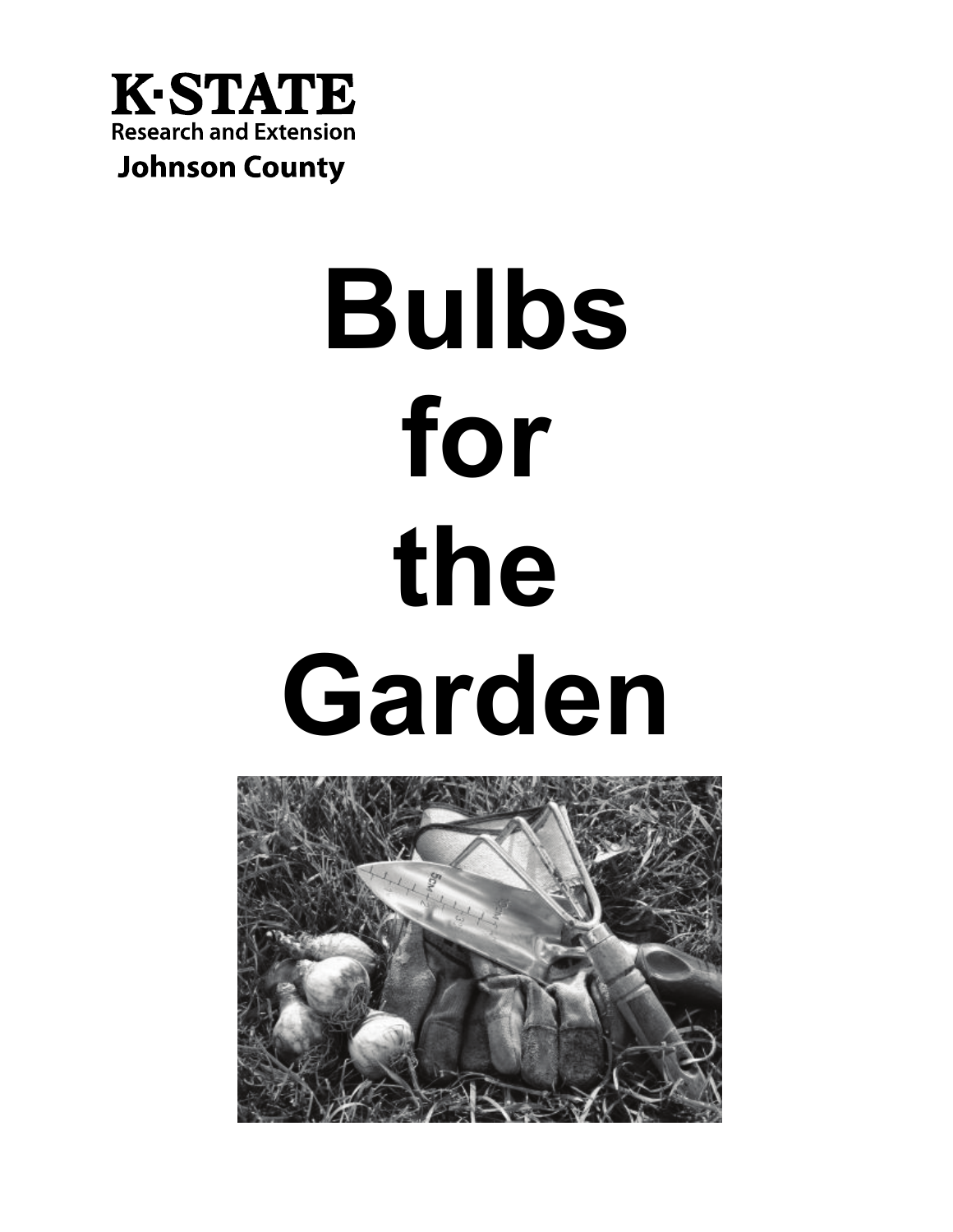#### **Introduction**

When someone mentions the word bulbs, what image does your mind conjure up, a light bulb, or the brightly colored tulip or daffodil? These are images we have of bulbs, but for the avid gardener the latter should come to mind. Bulbs have long been a favorite of many gardens. There is much more than tulips and daffodils for the gardener to grow, in fact, there is a type of bulb for almost every letter in the alphabet.

Bulbs are popular with the gardener for many reasons. Once planted, many bulbs will maintain themselves for years with a minimum amount of care. Many of the flowers planted such as annuals and perennials have relatively short bloom periods, but with a well-planned bulb garden the bloom period can extend from late winter right through the fall with many colors and plant forms. Another advantage of growing bulbs is the ease with which these plants adapt themselves to a varied habitat. Whatever the reason for growing bulbs, the main advantage is for enjoyment and their beauty.

#### **What is a Bulb?**

If you were to cut a true bulb in half, you would find a neatly packed next year's plant surrounded by the scale leaves immature foliage, flower stems, possibly even flower buds in some.

The term "bulb" is one that we loosely apply to any plant with a swollen or thickened storage organ from which the stalk grows up and roots grow down. The other structures that we associate with bulbs are corms, tubers, rhizomes and tuberous roots.

A **true bulb** is a shortened underground stem on a basal plate surrounded by fleshy leaves (scales) that protect and store food for use by the young plant. The outer scales dry, forming a papery covering called a tunic. True bulbs include allium, hyacinth, narcissus and tulip.

**Corms** are swollen, underground portions of stem, usually broader than higher, covered with one or more dead leaf bases. Food storage is in the solid tissue. Examples include crocus and gladiolus.

**Tubers** are short, fat underground stems for food storage that are either flattened, rounded or irregular. Tubers include anemone, begonia and dahlia.

**Tuberous Roots** are a thickened stem for food storage that grows horizontally along or under the surface of the soil, like an Iris.

#### **Selecting Bulbs**

Bulbs are sold in nurseries, garden centers and nursery catalogs. Buy from a reputable source. Cheap bulbs are usually of poor quality. Newer varieties will cost more than older established varieties.

When purchasing, bulbs should be of top quality. Make sure the bulbs are not diseased. Diseased bulbs look moldy, discolored,

or soft and rotted. Bulbs should be firm and have an unblemished skin.

Know types, colors and sizes of bulbs and places they grow best. Choose either domestic or imported bulbs. They are equally good.

The size of bulbs purchased is important for best results. Top size bulbs are the most expensive and generally produce the biggest flowers. Smaller sizes may be adequate for a good garden display. Experience with growing bulbs will help you select the proper size. Until that time, experiment. Purchase a dozen larger ones and a dozen smaller, then compare the results after flowering.

#### **Site Selection, Soil Preparation and Fertilization**

Most bulbs need full sunshine for best results. Try to select a planting site that will provide at least five or six hours of direct sunlight a day. There are some bulbs that will perform well in partial shade.

If you plant bulbs in a southern exposure near a building or wall, they will bloom earlier than bulbs you plant in a northern exposure.

Soil preparation is important, as many bulbs will remain in place many years. Bulbs will grow well in most soil types as long as the soil is well drained. Poorly drained soil will result in poor success with bulbs.

Before planting a new bed, test the drainage of the soil. Dig a hole about a foot deep and fill it with water. The next day, fill the hole with water and see how long the water remains. If the water drains away in eight to 10 hours, the soil is sufficiently well drained. If water remains in the hole after 10 hours, it will be necessary to improve the drainage of the planting site.

Spade the soil deeply, 8–12 inches. As you dig remove all trash from the soil. Since many bulbs will remain in place for many years, steps to improve the soil should be taken at this time. Work organic matter into the soil. Compost, manure or peat moss applied 3–4 inches deep and spaded in deeply will help improve the soil structure. Fertilizers should be applied at this time. Mix bone meal into the planting area at the rate of 5 pounds per 100 square feet of bed area or apply 1–2 pounds of a low analysis garden fertilizer to the same area. Nutrients will need to be replaced as the plant uses them during the active growing period to build up the bulbs for the next year's bloom. Apply a complete fertilizer to the bed before flowering. Use 1–2 pounds of low analysis fertilizer per 100 square feet or a handful for each clump of bulbs.

#### **Planting Bulbs**

For the most part, the sooner you plant after they become available, the better. As a general rule of thumb, plant spring flowering bulbs from early to late fall; summer flowering bulbs in early spring (mid to late spring for less hardy ones) and plant autumn flowering bulbs in late spring to late summer.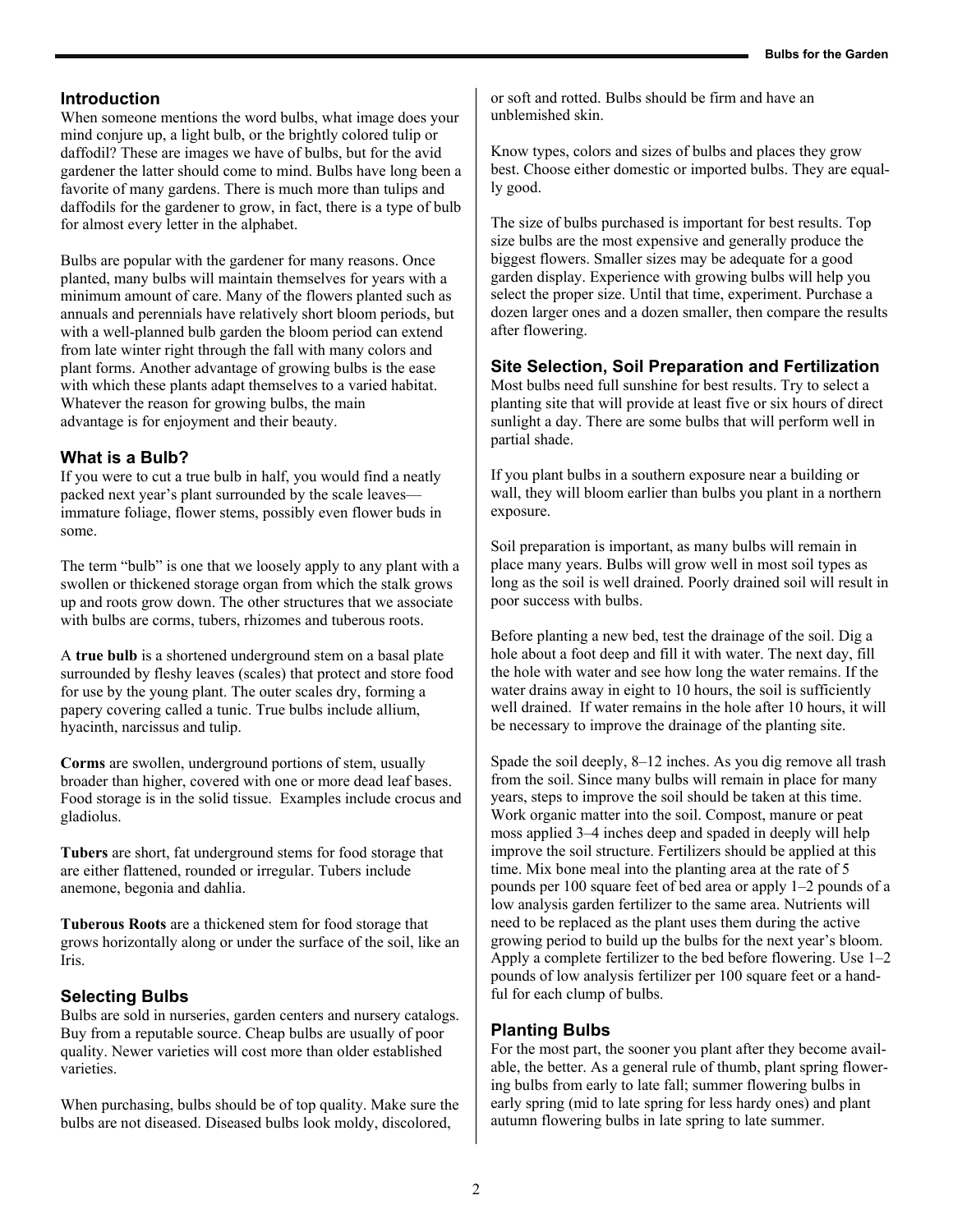The planting depth for bulbs is very important for good growth. A general rule for planting bulbs is to set them at a depth approximately three times their greatest diameter. Plant a little deeper in sandy soil, less deeply in heavy soils. If planting a large number of bulbs in a bed, it is often easier to excavate the entire area to the recommended depth, set out the bulbs and cover them all at one time. This way insures planting to a uniform depth, which is quite important when you are setting out bulbs in a precise, formal arrangement. For smaller planting and naturalizing especially designed bulbs, planters would be helpful. For more information on planting depths for the different varieties see the enclosed charts.

#### **Care After Planting**

Most hardy bulbs need relatively little attention during the growing season and many will thrive for several years.

Remove weed growth as soon as the bulb's shoots show clearly. Take care not to damage the shoots during cultivation. Fertilization is recommended for bulbs that are to be left in the ground for several years. Follow the rates that are discussed under *Site Selection, Soil Preparation and Fertilization.* 

During prolonged dry spells in spring and summer, thorough watering will improve growth. If the plants are in bloom, water from the base rather than above. Continue watering in dry spells even after flowering. The growing cycle does not end until the leaves turn yellow and die.

If you cannot avoid digging the bulbs that have finished flowering to make room for other plants, the bulb foliage should be allowed to ripen naturally because it manufactures all the nutrients needed for the plant's future growth. Some gardeners tidy the bulb bed by tying the foliage together. This is not recommended because it reduces the amount of leaf surface exposed to the sun, with subsequent diminishing of nourishment to the bulbs.

As bulbs finish flowering, remove their faded blooms. This is called deadheading. The bulbs will exhaust themselves if the seeds set. On tulips, daffodils and other narcissi, cut off the dead flower heads, as well as 1–2 inches of stem, and leave the remaining stems and leaves on the plant to build up nourishment in the bulbs. On a Hyacinth, remove the small flowers that make up the spike by running your hand up and down the cluster. Leave the stem to provide food for the bulbs. On Gladiolus, cut off the flower spike, but let at least four pairs of leaves remain.

There are, however, bulbs that multiply freely from self-sown seeds. Snowdrops, Scillas, Winter Aconites Chionodoxas and Muscarius should be deadheaded only if no more plants are wanted.

#### **Digging, Drying and Storing Bulbs**

Bulbs are lifted from the ground for three main reasons: because room is needed for other plants, because they are not hardy enough to spend the winter outdoors or because they are crowded and blooming poorly.

Bulbs ideally should be left until the foliage has died naturally. It is easy to recognize when this stage is reached because the leaves will turn yellow. A slight pull should separate them from the bulb. The foliage is often prematurely removed in an effort to improve the appearance of the gardens, but this is not recommended because of a reduction of nourishment to the bulb. Bulbs can be dug for transplanting or dividing after the foliage has ripened.

If the bulbs must be dug when the foliage is still green they may be temporarily trenched in to finish ripening. To do this, gently dig the bulbs without the leaves. Heel them into a trench 5–6 inches deep. Fill the trench in with soil and water thoroughly. After the leaves have withered, they may be dug and then stored until time for replanting in a desired location. Only replant the larger bulbs for best blooms.

Bulbs may need to be stored for several reasons. Those that have been dug and ripened or needed to be divided and transplanted, or those that will not withstand the cold winter.

Dry bulbs for about a week in a dark ventilated area. Then remove any clinging dirt, diseased and damaged bulbs.

Dust with a fungicide powder to prevent rot during storage. Place the bulbs in a flat or paper bag with some dry peat moss to keep bulbs from touching one another. Store spring blooming bulbs at temperatures between 60 and 70 degrees; summer blooming bulbs need lower temperatures from 45 to 60 degrees. Then replant at the proper times.

#### **Forcing Bulbs**

Bulbs can be forced to bloom indoors earlier than they normally would outdoors. The easiest bulbs to force are Crocus, Galanthus, Hyacinth, Narcisssus, Scilla and Tulip.

Forcing bulbs includes two phases. The bulbs develop buds and roots in the first phase and bloom in the second.

You should begin the first phase in October or November. Plant the bulbs in pots and keep them at a temperature of 40 degrees for eight to 12 weeks. During the phase, you can keep the potted bulbs outdoors, in a cold room indoors or in the refrigerator.

If you keep the bulbs indoors, the room must be dark and kept at 40 degrees. Do not let the soil dry out, water as needed.

The second phase begins about mid January after shoots have appeared on the bulbs. When the shoots are well out of the necks of the bulb, bring the bulb into a cool, bright room that can be kept at 55 degrees. They will bloom in about one month.

The bulbs may be refrigerated for about two months then planted into the pots. At the end of two months, plant the bulbs in bowls and start them in the second phase.

After forcing, the bulbs should be discarded. They seldom grow and flower when replanted in the garden.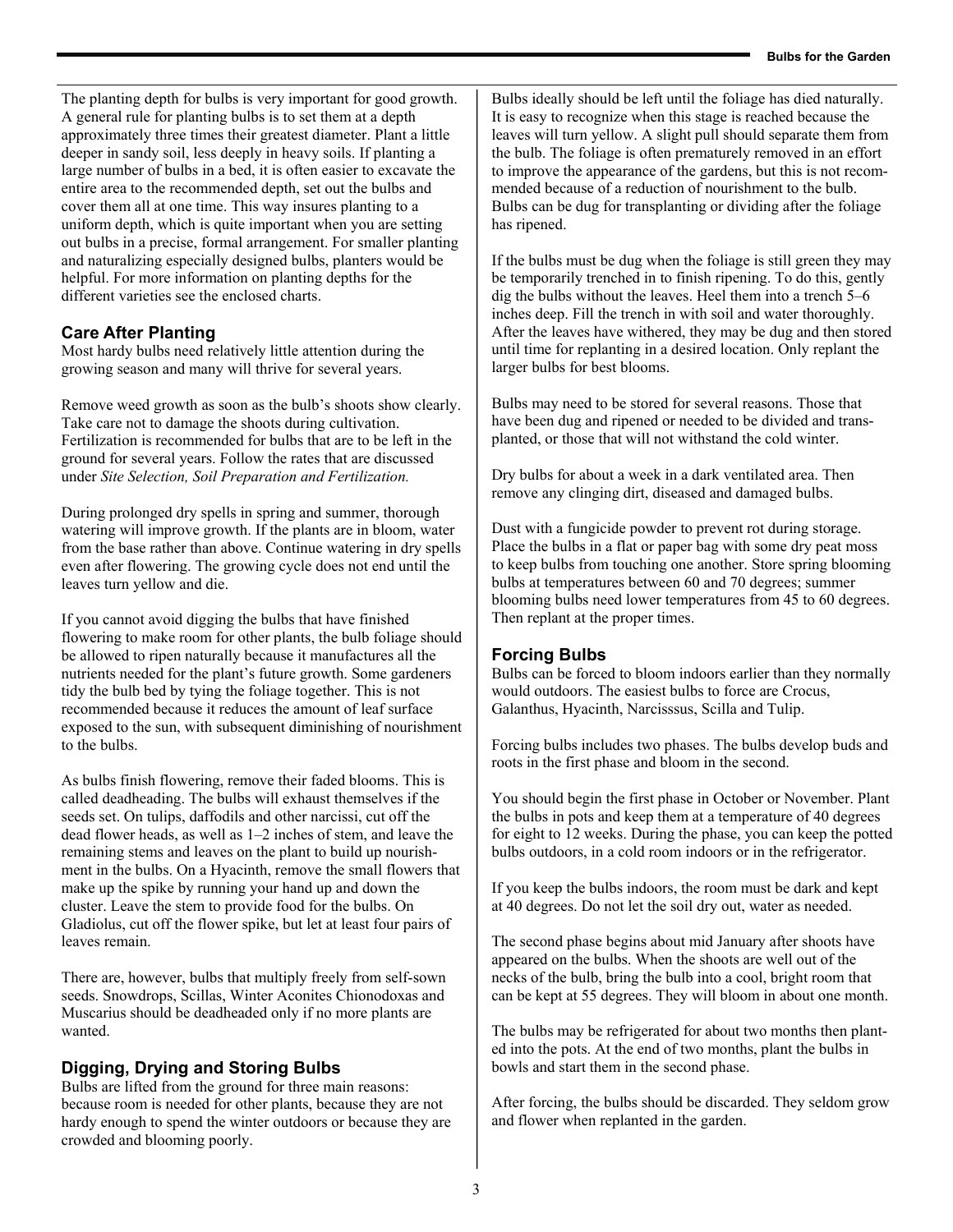#### **Landscaping with Bulbs**

Almost any garden spot is suitable for some kind of flowering bulb, in beds or borders, in naturalized areas or in rock gardens. Most gardeners use bulbs as accents or highlights. Very few home gardeners can plant bulbs by the thousands, but it is still a challenge and fun to see what effects you can create with a few dozen or a handful of bulbs.

Bulbs can be used freely in borders, naturalized in ground covers and lawns or under trees. Bulbs in borders are most effective when placed in front of a hedge, shrub border, fence or other structures with at least 6 to 12 bulbs of one variety in each group.

Groups of colors are more effective than a random mixture of colors when planting a bed. Groups of colors tend to make a bold statement while a mixture lessens the effect. It is also advisable to plant bulbs in mass or multiple rows. Never plant a single row of bulbs because the beauty of the bulbs is lost in plantings such as this.

When using bulbs in naturalized areas, be careful. The foliage cannot be removed until it has died down. This additional time may allow the grass to grow tall and become overgrown. Naturalizing should only be done in low maintenance areas or other special places.

When landscaping with bulbs, remember that each variety is in bloom for a short period. Therefore, for continuous garden color, you must plan carefully. Fortunately, bulbs don't limit their color to just spring. Although most of us plant more of the spring flowering kind, a great many bulbs bloom in summer and fall. So remember to combine bulbs with one another for a yearlong show as this is the true beauty of bulbs.

Following on the next several pages are some helpful tables to assist you in planning your bulbs for extended beauty. Most of all have fun and experiment with the many different bulbs and expand your bulb alphabet from A to Z.

| <b>Name of Bulb</b>                                     | (inches)        | <b>Planting Depth Spacing Between</b><br><b>Bulbs (inches)</b> | <b>Bloom Season</b>         | <b>Planting</b><br><b>Time</b> | <b>Comments</b>                                                                            |
|---------------------------------------------------------|-----------------|----------------------------------------------------------------|-----------------------------|--------------------------------|--------------------------------------------------------------------------------------------|
| Allium (larger bulb)                                    | $6 - 8$ "       | $12 - 18$ "                                                    | spring and summer           | fall                           |                                                                                            |
| Allium (smaller bulb)                                   | $2 - 6$ "       | $4 - 12$ "                                                     | summer                      | fall                           |                                                                                            |
| Alstro emeria<br>Peruvian Lily                          | $3 - 6$ "       | $6 - 12$ "                                                     | late summer                 | fall                           |                                                                                            |
| Anemone apennine                                        | $1 - 2^{\circ}$ | $6 - 8$ "                                                      | early summer                | fall                           |                                                                                            |
| Anemone blanda                                          | $1 - 2^u$       | $6 - 8$ "                                                      | late spring                 | fall                           |                                                                                            |
| <b>Babiana</b><br><b>Baboon Flower</b>                  | $3 - 4$ "       | $3 - 4$ "                                                      | late spring<br>early summer | early spring                   | Plant early, spring, let<br>flower die back, lift<br>corms and store,<br>replant in spring |
| Begonia evansiana<br>Hardy Begonia                      | $2^{\mu}$       | $12^{n}$                                                       | summer and late<br>summer   | spring                         | Tender, will<br>require heavy mulch<br>for year-round<br>outdoors or dig in fall.          |
| Begonia tuberhybrida<br>Tuberous Begonia                | $1 - 2^{\circ}$ | 12"                                                            | summer                      | spring                         | Tender, dig for winter<br>storage.                                                         |
| <b>Bletilla striata</b><br><b>Chinese Ground Orchid</b> | 4"              | 6"                                                             | early summer                | fall                           | Semi-hardy, will<br>require a winter mulch<br>for protection                               |
| <b>Brodiaea</b>                                         | 3"              | $3 - 5"$                                                       | spring and summer           | fall                           | Requires a winter<br>mulch for protection                                                  |
| <b>Bulbocodium</b><br><b>Spring Meadow Saffron</b>      | $2 - 3$ "       | 4"                                                             | early spring                | September                      |                                                                                            |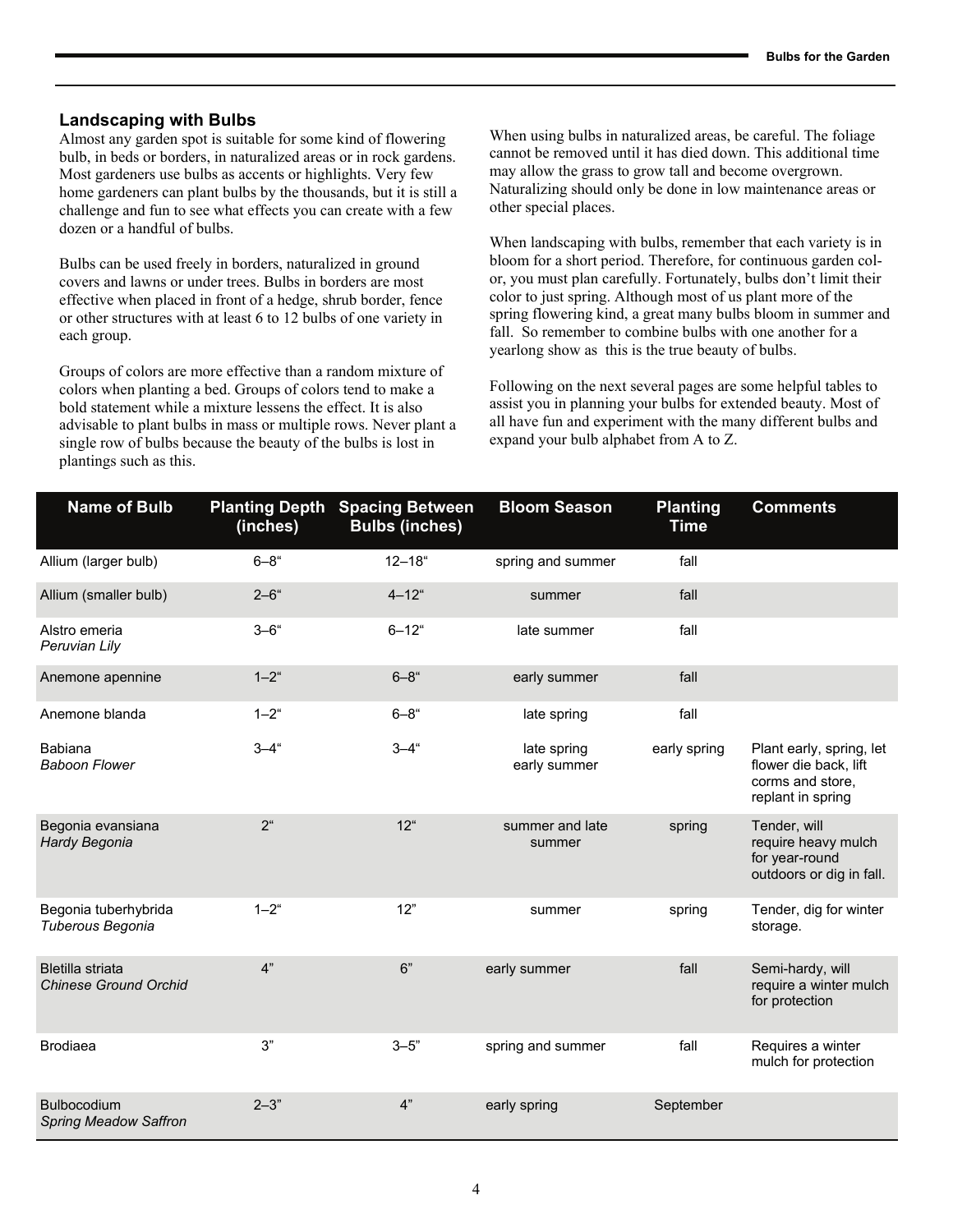**Bulbs for the Garden** 

| <b>Name of Bulb</b>                                    | (inches)  | <b>Planting Depth Spacing Between</b><br><b>Bulbs (inches)</b> | <b>Bloom Season</b>               | <b>Planting</b><br><b>Time</b>     | <b>Comments</b>                                                 |
|--------------------------------------------------------|-----------|----------------------------------------------------------------|-----------------------------------|------------------------------------|-----------------------------------------------------------------|
| Calochortus<br>Mariposa lily                           | $2 - 3"$  | $4 - 6"$                                                       | spring and summer                 | fall                               | Requires a heavy<br>winter mulch                                |
| Caladium                                               | $3 - 5"$  | $5 - 10"$                                                      |                                   |                                    | Spring in $70^{\circ}$ soil Dig and store in winter             |
| Camassia<br>Camass                                     | 4"        | $4 - 6"$                                                       | spring                            | fall                               |                                                                 |
| Canna                                                  | 5'        | $15 - 25"$                                                     | summer, late summer               |                                    | spring after frost Dig and store in winter                      |
| Chionodoxa<br>Glory-of-the-Snow                        | $3 - 4"$  | $2 - 3"$                                                       | early spring                      | fall                               |                                                                 |
| Colchicum<br>Autumn crocus                             | $3 - 4$ " | $6 - 8$ "                                                      | fall                              | mid August to<br>mid September     |                                                                 |
| Convallaria<br>Lily-of-theValley                       | 1"        | $4 - 6"$                                                       | spring                            | spring or early<br>fall, September |                                                                 |
| Crocosmia<br>Montbretia                                | 2"        | 3"                                                             | late summer and early<br>fall     | spring or fall                     | Mulch heavy or for<br>best results is to dig<br>and store       |
| Crocus<br>Crocus                                       | $2 - 4'$  | $2 - 6"$                                                       | early spring                      | fall                               |                                                                 |
| Cyclamen sp<br>Cyclamen                                | $1 - 2$ " | $6 - 10"$                                                      | early and late spring<br>and fall | fall or spring                     | Will not withstand<br>extreme heat. Not the<br>florist variety. |
| Dahlia                                                 | 3"        | $16 - 50"$                                                     | summer and late<br>summer         | spring                             | Not winter hardy,<br>must be dug and<br>stored.                 |
| Eranthus<br><b>Winter Aconite</b>                      | $2 - 3"$  | $3 - 4$ "                                                      | early spring                      | early fall                         |                                                                 |
| Eremurus<br>Foxtail lily                               | $6"$      | $10 - 36"$                                                     | spring and summer                 | fall                               | Requires<br>well-drained soil and<br>a heavy winter mulch       |
| Erythronium<br><b>Trout lily</b><br>Dog's Tooth Violet | $2 - 5'$  | $3 - 6"$                                                       | spring                            | fall                               | Will not survive the<br>extreme summer<br>heat or drought       |
| Eucomis cosmosa<br>Pineapple lily                      | 6"        | 12"                                                            | summer                            | early fall                         | Will require heavy<br>winter mulch                              |
| Fritillaria imperialis<br>Crown Imperial               | $6 - 8$ " | $8 - 12"$                                                      | spring                            | fall                               |                                                                 |
| Fritillaria sp<br>(many varieties)                     | $3 - 4"$  | $6 - 8$ "                                                      | spring                            | fall                               |                                                                 |
| Galanthus<br>Snowdrop                                  | $3 - 4$ " | $2 - 3"$                                                       | early spring                      | fall                               |                                                                 |
| Gladiolus                                              | $3 - 5"$  | $6"$                                                           | summer                            | spring                             | Must be dug and<br>stored over winter.                          |
| Hyacinthus                                             | $4 - 6"$  | $6 - 8"$                                                       | spring                            | fall                               |                                                                 |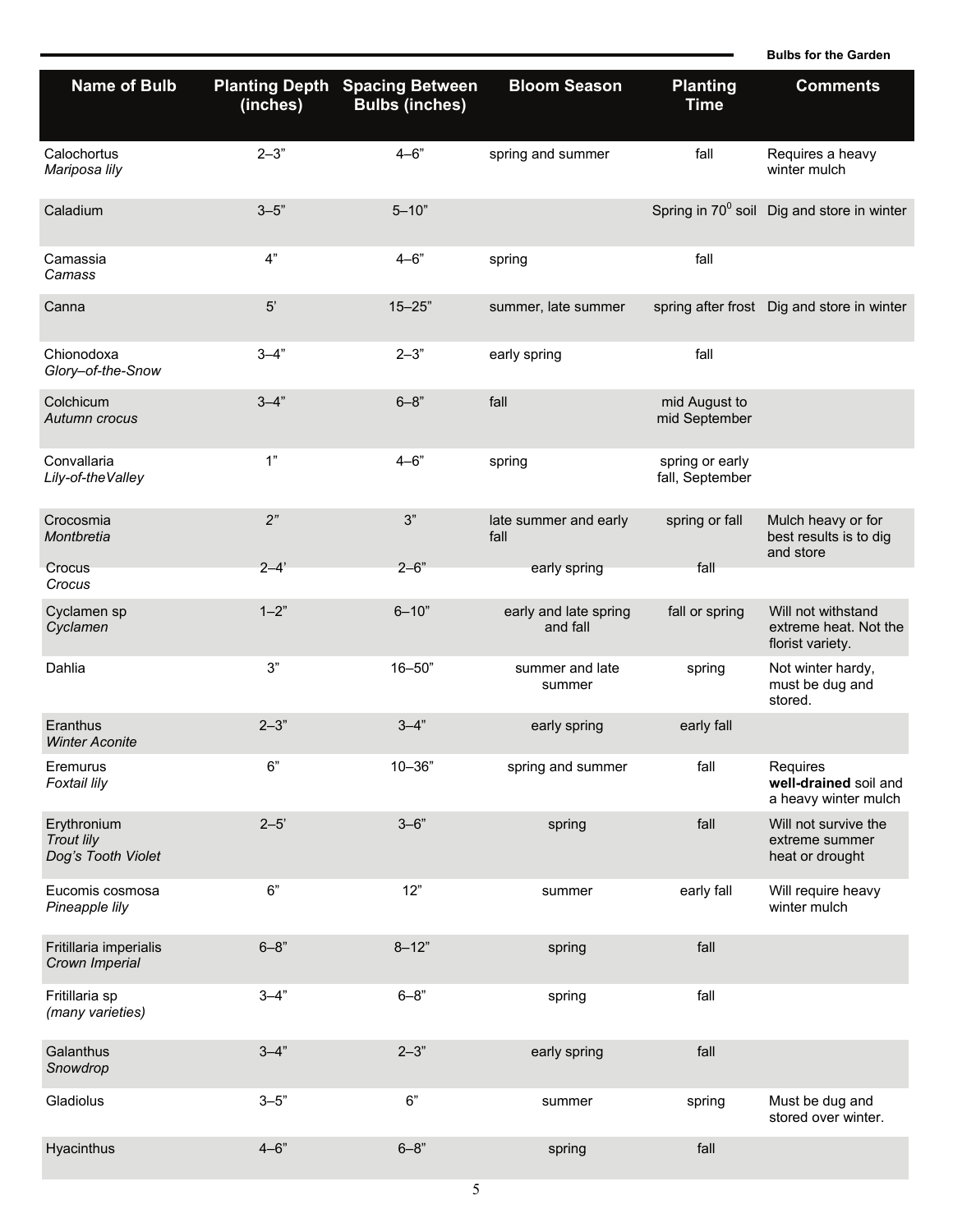| <b>Name of Bulb</b>                                     | (inches)                   | <b>Planting Depth Spacing Between</b><br><b>Bulbs (inches)</b> | <b>Bloom Season</b> | <b>Planting Time</b>            | <b>Comments</b>                      |
|---------------------------------------------------------|----------------------------|----------------------------------------------------------------|---------------------|---------------------------------|--------------------------------------|
| Hyacinthus                                              | $4 - 6"$                   | $6 - 8$ "                                                      | spring              | fall                            |                                      |
| Iris (bulbs)<br>Reticulata Iris                         | $3 - 4"$                   | $4 - 6"$                                                       | spring              | early fall                      |                                      |
| Iris (rhizones)                                         | Just below the<br>surface. | $4"$                                                           | spring and summer   | fall                            |                                      |
| Leucojum<br>Snow Flake                                  | 4"                         | 4"                                                             | spring and summer   | fall                            |                                      |
| Lilium<br>Lilies<br>Madonna lily                        | $1 - 2$ "                  | $10 - 12"$                                                     | early summer        | mid- August to<br>mid-September |                                      |
| Lycoris<br>Magic, Surprise Lily                         | $3 - 4$ "                  | $5 - 8$ "                                                      | late summer         | mid- August to<br>mid-September |                                      |
| Muscari<br>Grape Hyacinth                               | $2 - 3"$                   | 3"                                                             | spring              | fall                            |                                      |
| <b>Narcissus</b><br>Daffodil, Jonquil                   | $6 - 8$ "                  | $6 - 8$ "                                                      | spring              | fall                            |                                      |
| Omithogalum<br>Star-of-Bethlehem                        | $3 - 5"$                   | 4"                                                             | spring              | fall                            |                                      |
| Polianthes<br>Tuberose                                  | 2"                         | $4 - 6"$                                                       | summer and fall     | spring                          | Must be dug and<br>stored for winter |
| Puschkinia scilloides<br><b>Striped Squill</b>          | $2 - 3"$                   | $2 - 3'$                                                       | early spring        | fall                            |                                      |
| Scilla hispanica                                        | 3'                         | $6"$                                                           | early spring        | fall                            |                                      |
| Scilla nonscripta<br><b>English Bluebell</b>            | $2 - 3"$                   | 6"                                                             | late spring         | fall                            |                                      |
| Scilla Siberica<br>Siberian Squill                      | $2 - 3"$                   | 6"                                                             | early spring        | fall                            |                                      |
| Stembergia lutea<br>Stembergia<br><b>Fall Daffodill</b> | $3 - 5"$                   | $2 - 3'$                                                       | fall                | mid- August<br>September        |                                      |
| Tulipa<br><b>Tulips</b>                                 | $6 - 8$ "                  | $4 - 8$ "                                                      | spring              | fall                            |                                      |

## **Bloom Time for Bulbs**

Most gardeners think of flowering bulbs only blooming in early spring. They don't realize that these plants can furnish flowers throughout much of the year. Most bulbs have such predictable habits that their flowering season, and their order of bloom within that season, can be charted on timetables like the one below. When each season begins and how long it lasts vary with the climate zone, but the bulbs order of blossoming remains the same. A single bulb may bloom only a week or two, but many genera include species and varieties that blossom at slightly different times; by planning a combination you can double or triple the period bloom for each kind. You can also capitalize on the fact that some bulbs, such a squills, bloom earlier in full sun that in partial shade, and others, such as gladioluses, can be planted in batches to sprout serially over a period of months. So, start planning for your full season of flowering bulbs.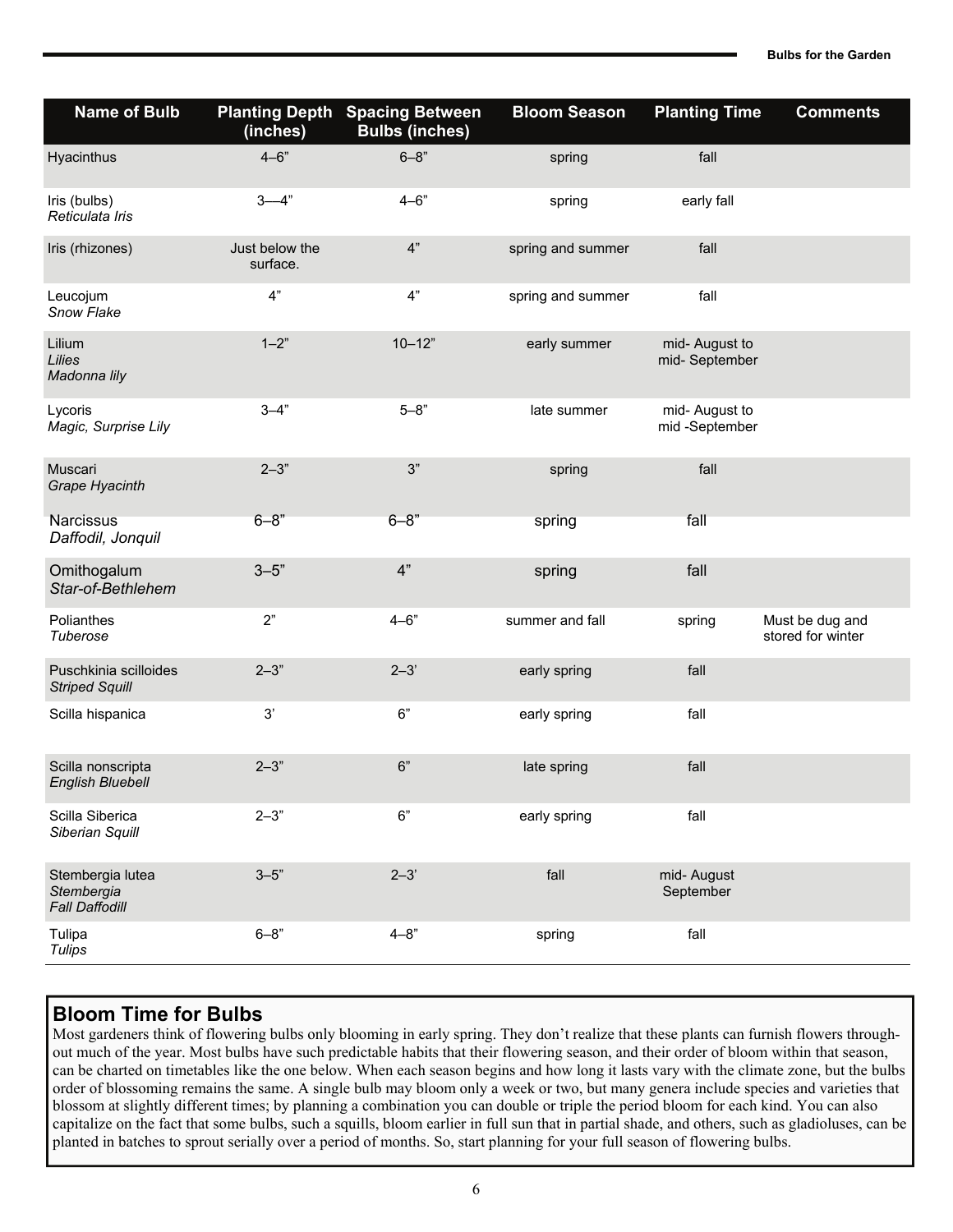## **Early Spring Bulbs**

(February to mid-May)

| <b>Flowering Bulbs in Order of Blossoming</b> | <b>Length of Bloom</b>                                 |
|-----------------------------------------------|--------------------------------------------------------|
| Snowdrops (Galanthus)                         | 2-3 weeks                                              |
| <i>Winter Aconites (Eranthus)</i>             | 1–2 weeks (2–3 weeks if several varieties are planted) |
| Bulbous Irises (Iris)                         | 1 week (4–6 weeks if several varieties are planted)    |
| Spring Snowflakes (Leucojum)                  | $1-2$ weeks                                            |
| Crocuses (Crocus)                             | 2 weeks (4–5 weeks if several varieties are planted)   |
| Glory-of-the-Snow (Chionodoxa)                | 3–4 weeks                                              |
| Squills (Scilla)                              | 1–2 weeks (2–3 weeks if several varieties are planted) |
| <i>Early Daffodils (Narcissus)</i>            | 2 weeks (3–4 weeks if several varieties are planted)   |
| <i>Early tulips</i> (Tulips)                  | 1–2 weeks (2–3 weeks if several varieties are planted) |
| Grape Hyacinths (Muscari)                     | 2–3 weeks (4–5 weeks if several varieties are planted) |

#### **Late Spring Bulbs**  (mid-April to early June)

| <b>Flowering Bulbs in Order of Blossoming</b> | <b>Length of Bloom</b>                                      |
|-----------------------------------------------|-------------------------------------------------------------|
| Daffodils (Narcissus)                         | 1–2 weeks (4–5 if several varieties are planted)            |
| <i>Hyacinths</i> (Hyacinthus)                 | 2–3 weeks (4-5 weeks if several varieties are planted)      |
| <i>Fritillarias</i> (Fritillaria)             | 1 week (2 weeks if several varieties are planted)           |
| Tulips (Tulipa)                               | 1–2 weeks (4– 6 weeks if several varieties are planted)     |
| Late Squills (Scilla)                         | 2–3 weeks (4 weeks if several varieties are planted)        |
| Stars-of-Behtlehem (Ornithogalum)             | 1–2 weeks (6–8 weeks if several varieties are planted)      |
| Alliums (Allium)                              | 2–3 weeks (much of summer if several varieties are planned) |
| Caladiums (Caladium)                          | colorful foliage, early summer to frost                     |
| Tuberous Begonias (Begonia tuber)             | early summer to frost                                       |
| Lilies ((Lilium)                              | 3–4 weeks (all summer if several varieties are planted)     |
| Cannas (Canna)                                | $10-12$ weeks                                               |
| Gladioluses (Gladiolus)                       | 2–3 weeks (10–12 weeks with successive plantings)           |

## **Late Summer and Fall Bulbs**

(early July to mid-October)

| <b>Flowering Bulbs in Order of Blossoming</b> | <b>Length of Bloom</b>                                 |
|-----------------------------------------------|--------------------------------------------------------|
| Dahlias (Dahlia)                              | mid summer to frost                                    |
| Surprise Lily (Lycoris)                       | 2–3 weeks                                              |
| Fall Daffodil (Sternbergia)                   | $1-2$ weeks                                            |
| Autumn Flowering Crocuses (Crocus)            | 2–3 weeks (6–8 weeks if several varieties are planted) |
| Meadow Saffron of Autumn Crocus (Colchicum)   | 2–3 weeks if several varieties are planted)            |